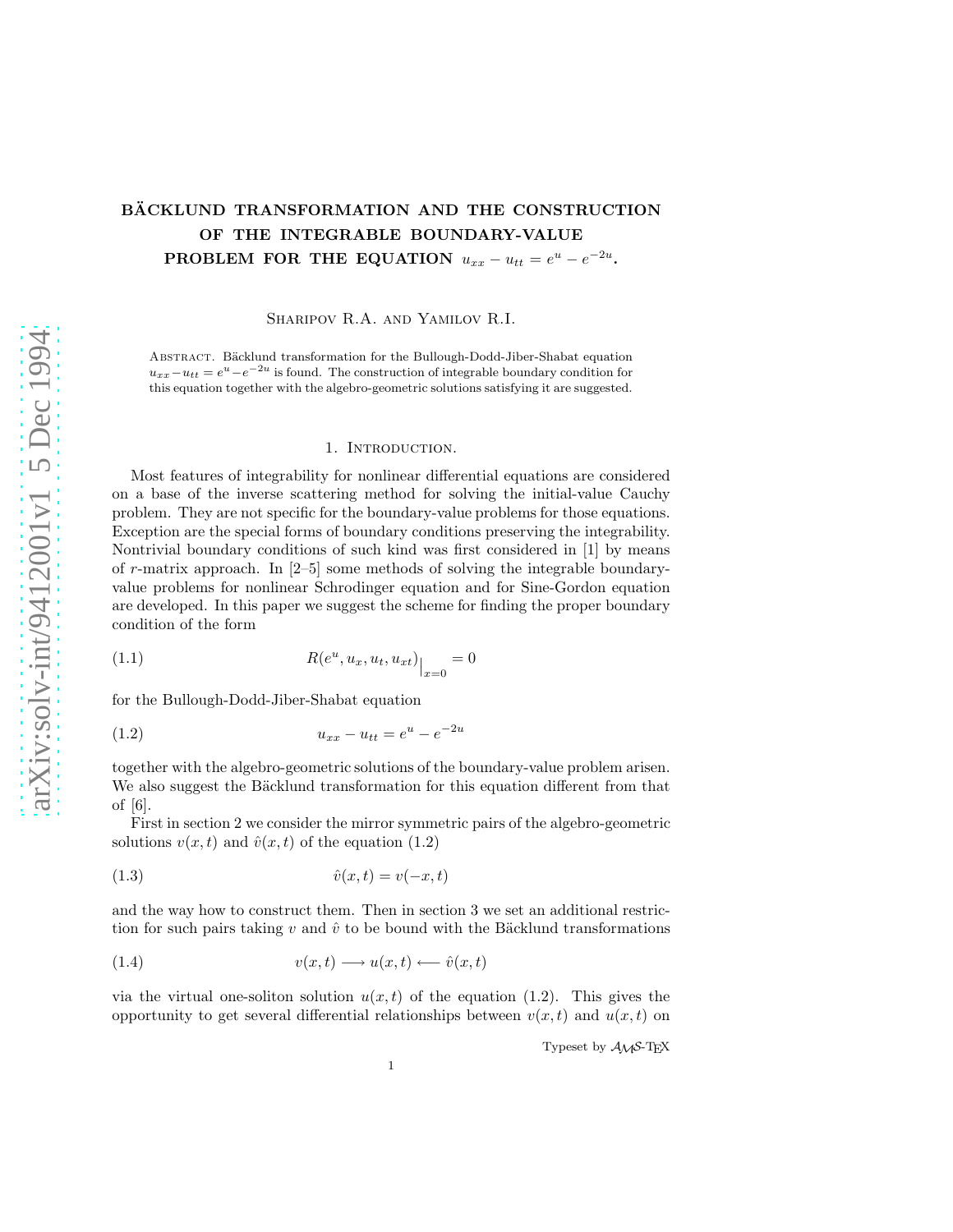a boundary  $x = 0$ . The number of these relationships is large enough to exclude  $u(x, t)$  with its derivatives and to get the boundary condition of the form (1.1) for the solution  $v(x, t)$ . In section 4 we managed only to reduce the exclusion problem to the system of four polynomials with three extra variables to be excluded. Being algorithmically solvable this problem though may require the use of computer methods to get the explicit form of polynomial  $R$  in  $(1.1)$ .

We should note that for a long time the equation  $(1.2)$  was thought to have no auto-Bäcklund transformation (see  $[9-11]$ ). In those papers authors sought Bäcklund transformation in the class of differential relationships depending on the first order derivatives of  $u$ . Our Bäcklund transformation contain the second order derivatives, therefore it is out of range of theorems proved there.

## 2. Mirror-symmetric finite-gap solutions.

Let  $\Gamma$  be an even genus Riemann surface realized as a three-fold ramified covering of the complex  $\lambda$ -plane with the branching points at  $\lambda = 0$ , at infinity and at the points  $\pm \lambda_1, \ldots, \pm \lambda_g$  on a real axis. Riemann surfaces of such kind are connected with the class of the algebro-geometric or so called finite-gap solutions of the equation (1.2) being the complexified spectra of Lax operators for such solutions (see [7, 8]). In order to have the same notations with [7, 8] now in sections 2 and 3 we consider the equation (1.2) in "light cone" variables where it has the form

(2.1) 
$$
u_{xt} = e^u - e^{-2u}
$$

Let us consider two finite gap solutions  $v(x, t)$  and  $\hat{v}(x, t)$  of the equation (2.1) constructed with the help of two vectorial Baker-Achiezer functions  $e(x, t, P)$  and  $\hat{e}(x, t, P)$  depending on  $P \in \Gamma$ . Let D and  $\hat{D}$  be the divisors of poles of  $e(x, t, P)$ and  $\hat{e}(x, t, P)$  respectively. For  $v(x, t)$  and  $\hat{v}(x, t)$  to obey the relationship

(2.2) 
$$
\hat{v}(x,t) = v(-t/\varkappa^2, -\varkappa^2 x)
$$

(compare with (1.3) above) one should impose some extra limitations on a choice of Riemann surface  $\Gamma$  and divisors D and D in addition to that of [7]. Let us take Γ such that

(1) branching points  $\pm \lambda_1, \ldots, \pm \lambda_g$  form the set invariant under the action of the inversion  $\pi : \lambda \longrightarrow -\varkappa^6/\lambda$ , where  $\varkappa$  is a positive constant.

This case  $\Gamma$  admits an involution  $\pi$ :  $\lambda(\pi P) = -\varkappa^6/\lambda(P)$  commuting with the involution  $\sigma : \lambda(\sigma P) = -\lambda(P)$  and with the antiinvolution  $\tau : \lambda(\tau P) = \overline{\lambda(P)}$ . Let us also choose  $D$  and  $\hat{D}$  such that

(2) the divisor  $\hat{D}$  is a map image  $\hat{D} = \pi D$  of the divisor D. One can check that this condition is compatible with the previous restrictions for the choice of the divisors

(2.3) 
$$
D + \sigma D - P_{\infty} - P_0 = C
$$

$$
\hat{D} + \sigma \hat{D} - P_{\infty} - P_0 = C
$$

where  $\lambda(P_{\infty}) = \infty$ ,  $\lambda(P_0) = 0$  and C is the divisor of canonic class on  $\Gamma(\text{see } [7])$ .

Lemma 1. Conditions (1) and (2) above are enough for the finite-gap solutions  $v(x, t)$  and  $\hat{v}(x, t)$  to be bound with the relationship (2.2).

One can obtain the proof of this lemma by comparing the analytical properties (i.e. essential singularities and poles) of two Baker-Achiezer functions  $\hat{e}(x, t, P)$  and  $e(-t/\varkappa^2, -\varkappa^2 x, \pi P).$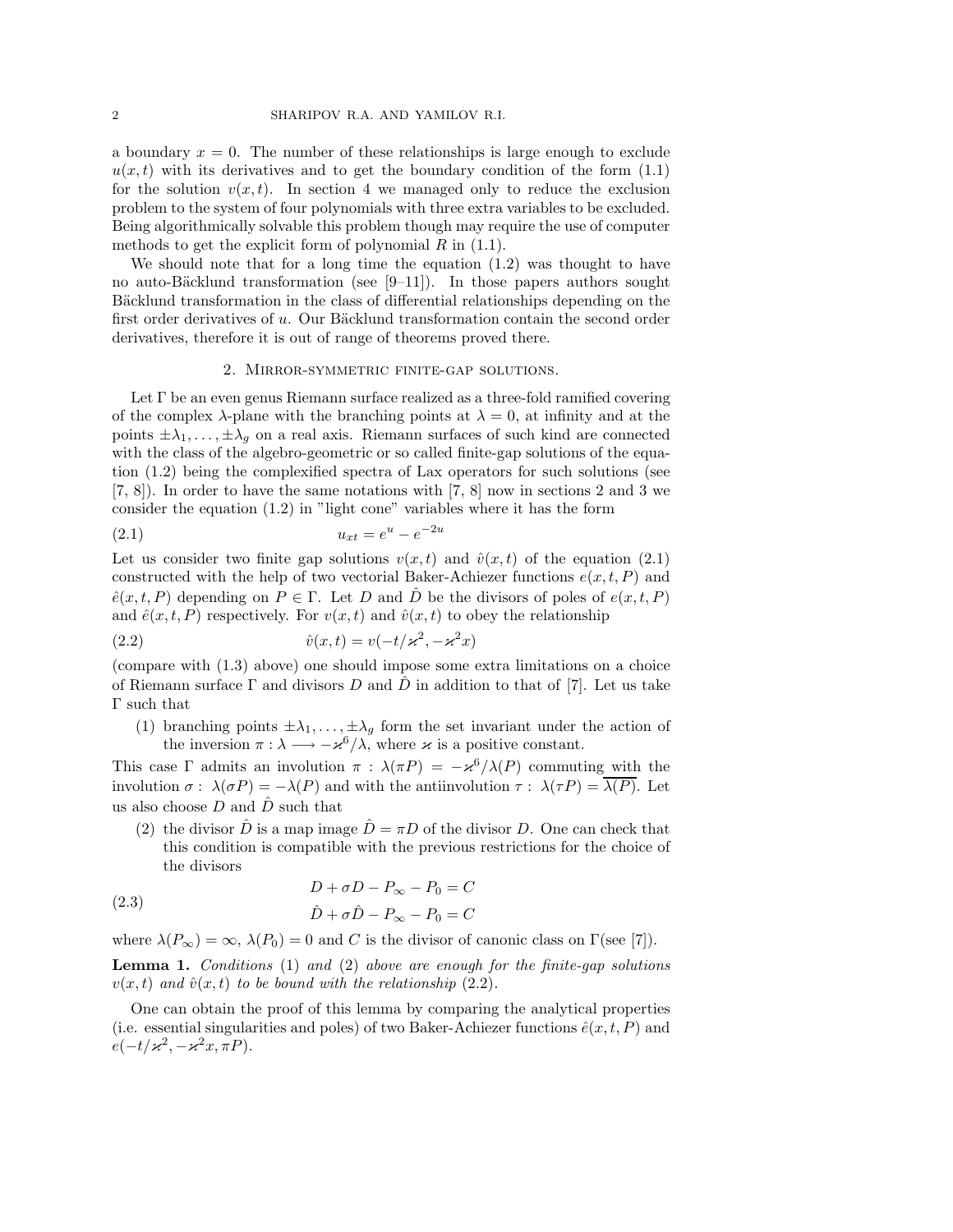# 3. THE DIFFERENTIAL BÄCKLUND TRANSFORMATION.

Next step is to realize the relationship (1.4). According to [8] each one-soliton solution  $u(x, t)$  of the equation (2.1) on a finite-gap background originate from the appropriate one-soliton Baker-Achiezer function  $\Psi(x, t, P)$ . This function has two exponential singularities at  $P_{\infty}$  and at  $P_0$  of the same form as  $e(x, t, P)$  and poles forming the divisor  $D^{\circ} + \Lambda + \Lambda^*$ . Here  $D^{\circ}$  is the divisor of degree g defining one more finite-gap solution of the equation (2.1) called the background solution in [8]. Two points  $\Lambda$  and  $\Lambda^*$  such that  $\sigma \Lambda \neq \Lambda^*$  and  $\lambda(\Lambda) = -\Lambda(\Lambda^*) = \lambda_0$  form the discrete spectrum of the soliton in question. Since Γ is the three-fold covering over λ-plane we can find one more point  $\tilde{\Lambda}$  on Γ in addition to  $\Lambda$  and  $\Lambda^*$  such that  $\lambda(\tilde{\Lambda}) = \lambda(\Lambda) = -\lambda(\Lambda^*) = \lambda_0$ . In terms of  $\tilde{\Lambda}$  we can state the new restrictions for the choice of  $D, \hat{D}$  and  $D^{\circ}$  taking the following divisors

(3.1) 
$$
D^{\circ} + \Lambda + \Lambda^* + \tilde{\Lambda} - \hat{D} - 3P_{\infty} \cong 0
$$

$$
D^{\circ} + \Lambda + \Lambda^* + \sigma \tilde{\Lambda} - D - 3P_{\infty} \cong 0
$$

to be linear equivalent to zero. This means that there are two meromorphic functions  $\hat{\alpha}(P)$  and  $\alpha(P)$  whose zeros and poles constitute the divisors (3.1). One can check that conditions (3.1) are compatible with (2.3) and the same condition for  $D^{\circ}$ . From  $(3.1)$  we derive the equivalence

$$
(3.2) \t\t \hat{D} - D \cong \tilde{\Lambda} - \sigma \tilde{\Lambda}
$$

which is compatible with  $\hat{D} = \pi D$  only if  $\pi \tilde{\Lambda} = \sigma \tilde{\Lambda}$ . This means that  $\tilde{\Lambda}$  is a stable point of the involution  $\pi \circ \sigma$  and therefore

(3.3) 
$$
\lambda_0 = \lambda(\tilde{\Lambda}) = \varkappa^3
$$

This case we write  $(3.2)$  as a restriction for the choice of D

(3.4) 
$$
\pi D - D \cong \tilde{\Lambda} - \sigma \tilde{\Lambda}
$$

Reality and non singularity conditions for the solutions  $v(x, t)$  and  $\hat{v}(x, t)$  in terms of divisors D and  $\hat{D}$  (see [8]) together with (3.4) fix the position of the point  $\tilde{\Lambda}$  on an invariant cycle  $\alpha_0$  of the antiinvolution  $\tau$  passing trough  $P_\infty$  and  $P_0$ .

**Lemma 2.** For the above defined meromorphic functions  $\alpha(P)$  and  $\hat{\alpha}(P)$  normalized by the condition

$$
\alpha(P) \sim \hat{\alpha}(P) \sim \lambda(P) \text{ as } P \to P_{\infty}
$$

their values at  $P = P_0$ 

$$
\alpha(P_0) = -\lambda(\tilde{\Lambda}) = -\lambda_0 \qquad \hat{\alpha}(P_0) = -\lambda(\sigma \tilde{\Lambda}) = \lambda_0
$$

are defined by the discrete spectrum  $\lambda = \lambda_0 = \varkappa$  of the intermediate soliton solution  $u(x, t)$  in (1.4).

*Proof.* Considering zeros and poles for meromorphic function  $\alpha(P)\alpha(\sigma P)$  and its normalizing condition we get

(3.5) 
$$
\alpha(P)\alpha(\sigma P) = -\frac{\omega^{\circ}(P)}{\omega(P)} \left[ \lambda^{2}(P) - \lambda_{0}^{2} \right]
$$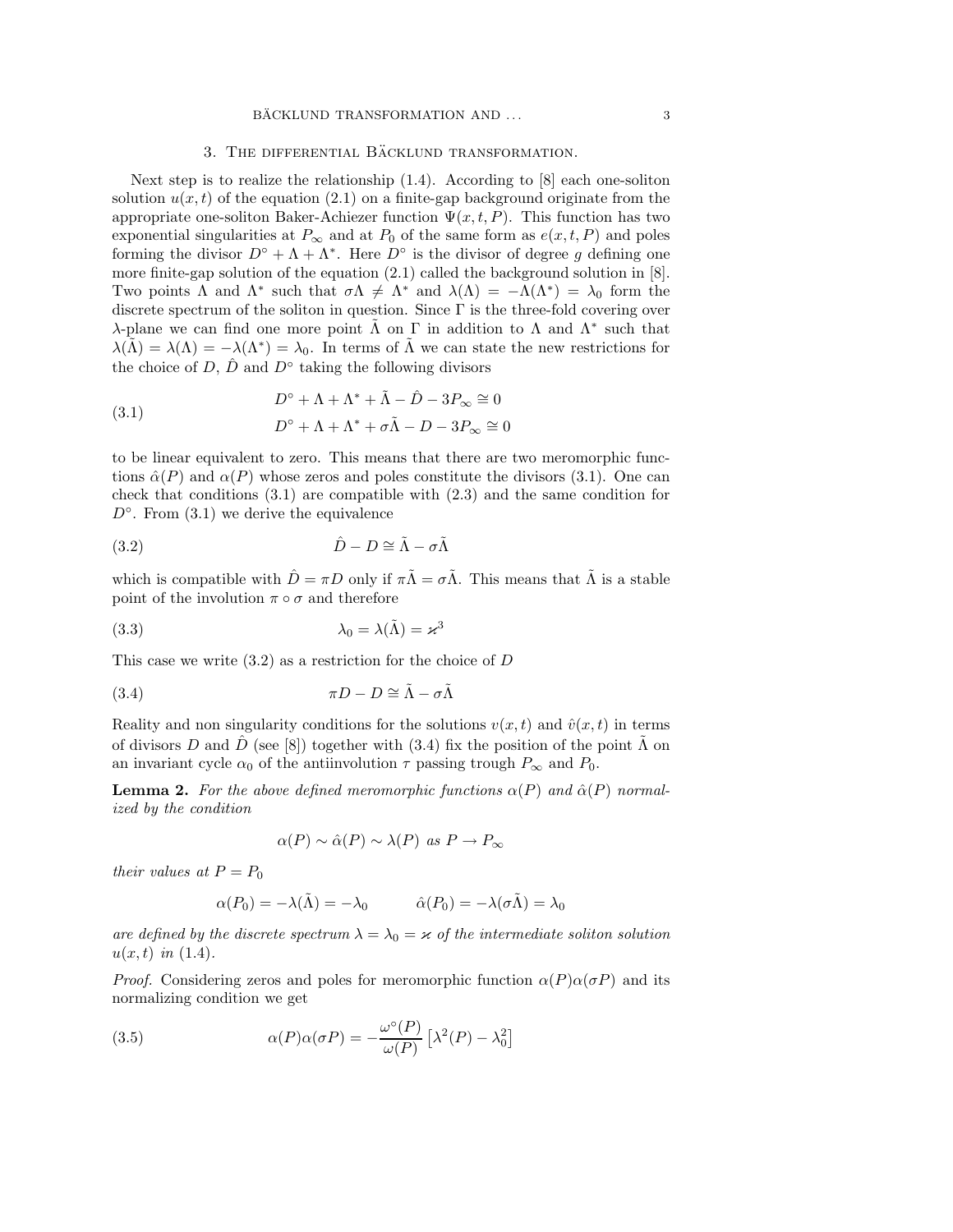where  $\omega(P)$ ,  $\hat{\omega}(P)$  and  $\omega^{\circ}(P)$  are abelian differential of the third kind defined by the divisors (2.3) and  $D^{\circ} + \sigma D^{\circ} - P_{\infty} - P_0$  of canonic class on  $\Gamma$  (see [7]). Substituting  $P = P_0$  in (3.5) gives  $\alpha^2(P_0) = \lambda_0^2$ . The sign of  $\alpha(P_0)$  then is defined by considering zeros and poles on a cycle  $\alpha_0$  for the function  $\alpha(P)$  which is real valued on that cycle. For  $\hat{\alpha}(P_0)$  proof is quite similar.  $\square$ 

Now using  $\alpha(P)$  and  $\hat{\alpha}(P)$  we slightly modify the one soliton Baker-Achiezer function  $\Psi(P)$  to get the functions  $\alpha(P)\Psi(P)$  and  $\hat{\alpha}(P)\Psi(P)$  whose poles form the divisors  $3P_{\infty} - D$  and  $3P_{\infty} - \hat{D}$ . Comparing the analytical properties of  $\hat{\alpha}(P)\Psi(P)$ and  $e(P)$  we get the matrix relationship

(3.6) 
$$
\alpha(P)\Psi(P) = [\mathcal{C}\lambda(P) + \mathcal{D}]e(P)
$$

where C is the upper-triangular matrix with unities in the diagonal and  $\mathcal D$  is the lower-triangular matrix with the following values in the diagonal

(3.7) 
$$
\mathcal{D}_{11} = \alpha(P_0)e^{v-u} \qquad \mathcal{D}_{22} = \alpha(P_0)e^{u-v} \qquad \mathcal{D}_{11} = \alpha(P_0)
$$

Similarly for the function  $\hat{\alpha}(P)\Psi(P)$  we have

(3.8) 
$$
\hat{\alpha}(P)\Psi(P) = \left[\hat{\mathcal{C}}\lambda(P) + \hat{\mathcal{D}}\right]e(P)
$$

with the matrices of the similar shape and with diagonal elements in the matrix  $\hat{\mathcal{D}}$ being of the form

(3.9) 
$$
\hat{\mathcal{D}}_{11} = \hat{\alpha}(P_0)e^{\hat{v}-u} \qquad \hat{\mathcal{D}}_{22} = \hat{\alpha}(P_0)e^{u-\hat{v}} \qquad \hat{\mathcal{D}}_{11} = \hat{\alpha}(P_0)
$$

**Lemma 3.** Equivalence  $(3.4)$  is enough for the finite gap solutions of the equation (2.1) corresponding to the divisors D and  $\pi D$  to be bound with the one soliton solution of this equation via the Bäcklund transformations  $(1.4)$ .

Matrix equations (3.6) and (3.8) are the integral form of transformations (1.4). Using the equations

$$
\partial_x e(P) = \mathbf{L}(v)e(P) \qquad \partial_t e(P) = \mathbf{A}(v)e(P)
$$
  

$$
\partial_x \Psi(P) = \mathbf{L}(u)\Psi(P) \qquad \partial_t \Psi(P) = \mathbf{A}(u)\Psi(P)
$$

of the direct spectral problem with Lax operators  $L$  and  $A$  one can obtain the following equations for the matrix  $\mathcal{B} = \mathcal{C}\lambda + \mathcal{D}$ 

(3.10) 
$$
\partial_x \mathcal{B} = \mathbf{L}(u)\mathcal{B} - \mathcal{B}\mathbf{L}(v) \qquad \partial_t \mathcal{B} = \mathbf{A}(u)\mathcal{B} - \mathcal{B}\mathbf{A}(v)
$$

Taking into account the special form of the matrices  $\mathcal C$  and  $\mathcal D$  and  $(3.7)$  from  $(3.10)$  we derive the further specialization for B

$$
\mathcal{B} = \begin{bmatrix} \lambda + be^{v-u} & p\lambda - \lambda(u_x - v_x) & q\lambda e^{-u} \\ (q - b(u_t - v_t))e^{u+v} & \lambda + be^{u-v} & \lambda p \\ p & qe^{-v} & \lambda + b \end{bmatrix}
$$

where  $b = \alpha(P_0) = -\lambda_0 = -\varkappa^3$ . Matrix  $\hat{\mathcal{B}} = \hat{\mathcal{C}} + \hat{\mathcal{D}}$  has the similar structure derived with use of (3.9). Substituting the specialized form of matrix  $\beta$  into equation (3.10)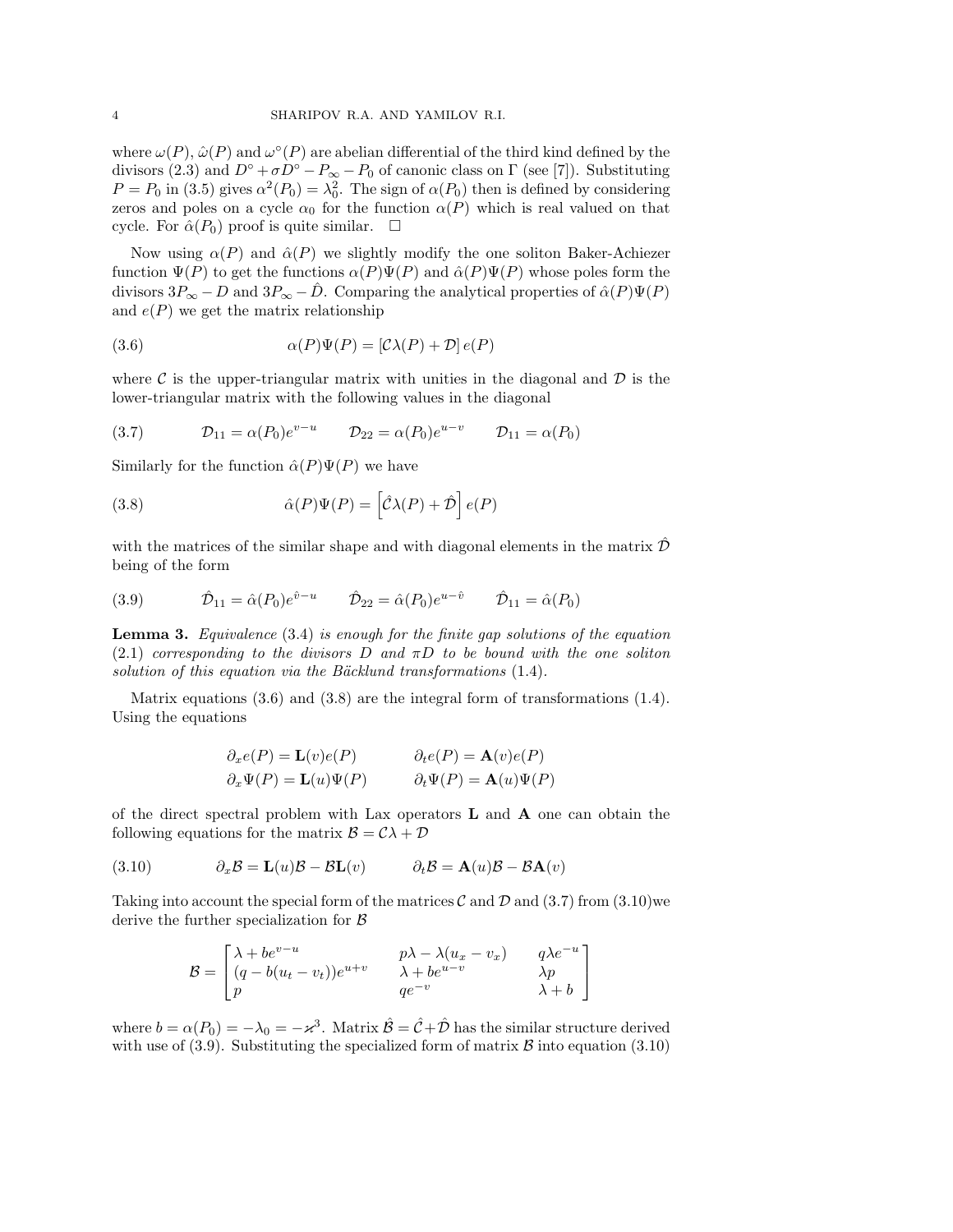one can extract a lot of differential equations part of which forming the differential form of Bäcklund transformation for the equation  $(2.1)$  and others being their consequences. For the sake of brevity we introduce the following notations:

(3.11) 
$$
U = (u + v)/2 \qquad U = (u - v)/2 \nh = e^{-U} \cosh(V) - e^{2U} \qquad R = V_x V_t - h^2
$$

For  $p(x, t)$  and  $q(x, t)$  then we have

(3.12) 
$$
p = 2e^{2U}R^{-1}(hV_x - bV_t^2)
$$

$$
q = 2e^{2U}R^{-1}(bhV_t - V_x^2)
$$

Moreover these functions are connected with  $U(x, t)$  and  $V(x, t)$  via the differential equations

(3.13) 
$$
p_t = 2e^U \sinh(V) \qquad p_x = U_x p - e^{-U} q \sinh(V)
$$

$$
q_x = 2be^U \sinh(V) \qquad q_t = U_t - e^U p \sinh(V)
$$

**Theorem 1.** The differential form of the Bäcklund transformation for the equation (2.1) consist of three equations

(3.14) 
$$
b^{-1}V_x^3 + bV_t^3 + e^{-2U}R^2 - 3hR - 2h^3 = 0
$$

(3.15) 
$$
V_{xx} + 2U_x V_x = \frac{1}{2} p_x
$$

$$
V_{tt} + 2U_t V_t = \frac{3}{2} b^{-1} q_t
$$

being after the substitution  $(3.13)$ ,  $(3.12)$  and  $(3.11)$  in  $(3.14)$  and  $(3.15)$  the set of differential equalities in  $u(x, t)$ ,  $v(x, t)$  consistent with the equation (2.1) and closed in the sense that it has no functionally independent differential consequences with the first and second order derivatives.

Though the Bäcklund transformation  $(3.14)$ ,  $(3.15)$  is derived on a base of finitegap solutions, it is applicable to arbitrary solutions of the equation (2.1) since the the proof of the theorem 1 require nothing but direct calculations.

### 4. On the extraction of the integrable boundary condition.

Let us consider the pair of Bäcklund transformations  $(1.4)$  together with the nonlocal equality  $(2.2)$ . Note that  $(2.2)$  is local when restricted on a moving boundary  $x = -t/\varkappa^2$ . To deal with the stable boundary  $x = 0$  we should introduce new variables by substituting  $\kappa^{-1}(x-t)/2$  and  $\kappa(x+t)/2$  for x and t respectively. On doing that we find that the equation  $(2.1)$  takes its initial form  $(1.2)$  and  $(2.2)$ becomes  $(1.3)$ . As a consequence of  $(1.3)$  we obtain the equalities

(4.1) 
$$
\hat{v} = v \qquad \hat{v}_x = -v_x \qquad \hat{v}_t = v_t \n\hat{v}_{xt} = -v_{xt} \qquad \hat{v}_{xx} = v_{xx} \qquad \hat{v}_{tt} = v_{tt}
$$

which hold on a boundary  $x = 0$ . Using the same notations (3.11) except for

(4.2) 
$$
R = v_x^2 - V_t^2 - h^2 \qquad \hat{R} = U_x^2 - V_t^2 - h^2
$$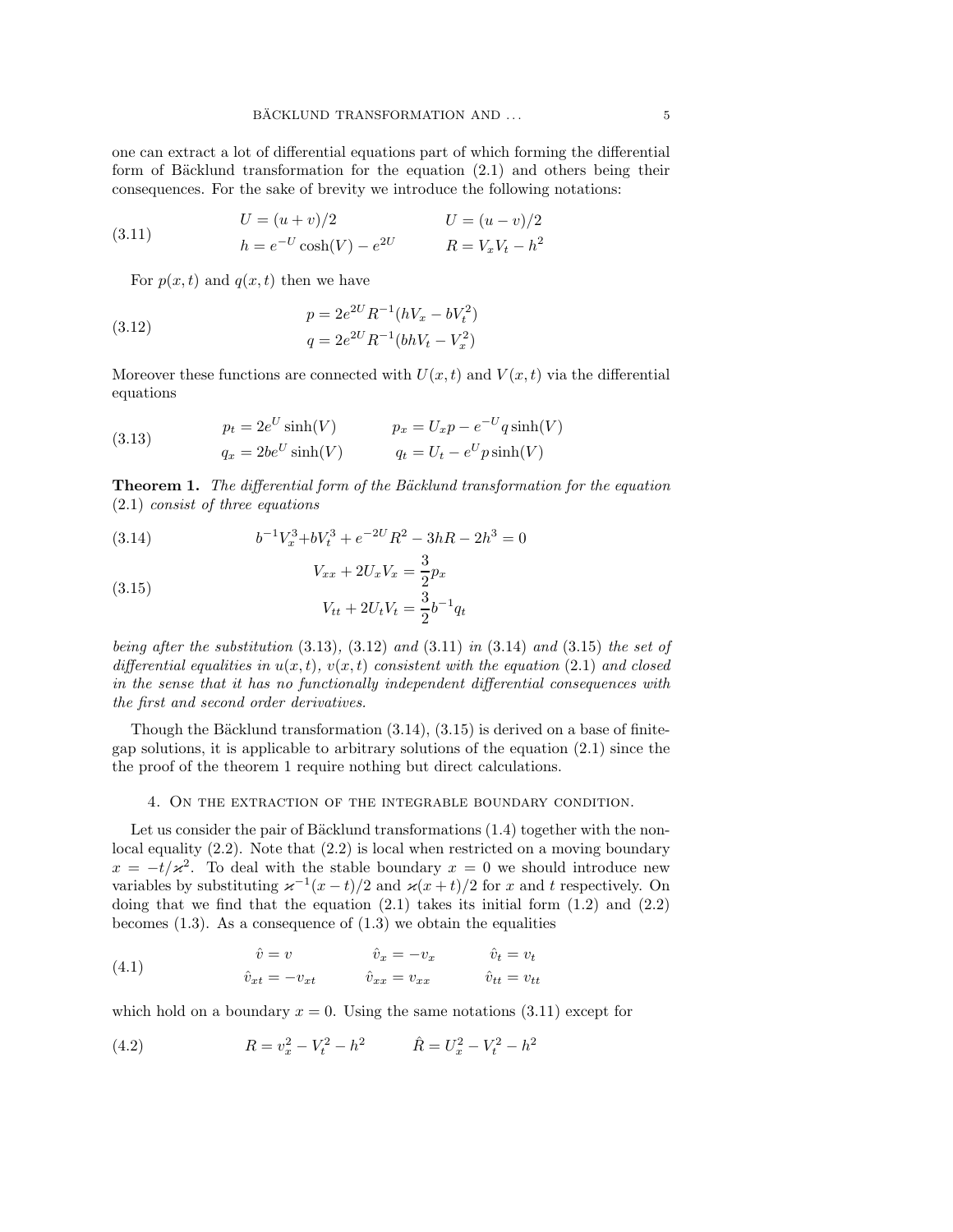#### 6 SHARIPOV R.A. AND YAMILOV R.I.

we can rewrite the equation  $(3.14)$  for the changed variables x, t

(4.3) 
$$
2V_x^3 + 6V_xV_t^2 + e^{-2U}R^2 - 3hR - 2h^3 = 0
$$

$$
2U_x^3 + 6U_xV_t^2 + e^{-2U}\hat{R}^2 - 3h\hat{R} - 2h^3 = 0
$$

The second of these equations correspond to the second transformation from (1.4). Combining the equations  $(3.15)$  and  $(3.16)$  and changing variables x, t in them for new ones above we obtain the following two differential equations

(4.4)  
\n
$$
V_{xx} + V_{tt} + 2U_xV_x + 2U_tV_t = 3he^U \sinh(V)R^{-1}V_x +
$$
\n
$$
+ 3he^{2U}(U_xV_x + U_tV_t)R^{-1} + 3e^U \sinh(V)(V_x^2 + V_t^2)R^{-1} +
$$
\n
$$
+ 3e^{2U}(U_xV_x^2 + U_xV_t^2 - 2U_tV_xV_t)R^{-1}
$$
\n
$$
V_{xt} + 2U_xV_t + 2U_tV_x = -3he^U \sinh(V)R^{-1}V_t +
$$
\n(4.5)  
\n
$$
+ 3he^{2U}(U_xV_t + U_tV_x)R^{-1} + 6e^U \sinh(V)R^{-1}V_xV_t +
$$
\n
$$
+ 3e^{2U}(U_tV_x^2 + U_tV_t^2 - 2U_xV_xV_t)R^{-1}
$$

It is worth to note that these equations do not contain the constant parameter  $b = -\varkappa^3 = -\lambda_0$  as well as the equations (4.4) (see also (3.3) above). The second Bäcklund transformation from  $(1.4)$  via  $(4.1)$  give rise to the next two equations

$$
V_{xx} + V_{tt} + 2U_xV_x + 2U_tV_t = -3he^U \sinh(V)\hat{R}^{-1}U_x +
$$
  
\n
$$
+ 3he^{2U}(U_xV_x + U_tV_t)\hat{R}^{-1} + 3e^U \sinh(V)(U_x^2 + V_t^2)\hat{R}^{-1} -
$$
  
\n
$$
- 3e^{2U}(V_xU_x^2 + V_xV_t^2 - 2U_tU_xV_t)\hat{R}^{-1}
$$
  
\n
$$
2U_t + 2V_xV_t + 2U_tU_x = 3he^U \sinh(V)\hat{R}^{-1}V_t +
$$
  
\n(4.7) 
$$
+ 3he^{2U}(V_xV_t + U_tU_x)\hat{R}^{-1} + 6e^U \sinh(V)\hat{R}^{-1}U_xV_t -
$$
  
\n
$$
- 3e^{2U}(U_tU_x^2 + U_xV_t^2 - 2U_xV_xV_t)\hat{R}^{-1}
$$

which are also independent of  $b = -\varkappa^3 = -\lambda_0$ . Now by subtracting (4.4) from  $(4.6)$  and by subtracting  $(4.5)$  from  $(4.7)$  we obtain two equations containing the only derivative of the second order  $v_{xt} = U_{xt} - V_{xt}$ . These two equations together with  $(4.4)$  may be written in the form of four polynomial equations in the following independent variables

$$
v_{xt}, v_x, v_t, e^v, u_x, u_t, e^u
$$

Excluding last three variables one can get the integrable boundary condition of the form (1.1) which is automatically fulfilled for the finite-gap solutions  $v(x, t)$  of the equation (1.2) constructed above

$$
R(e^v, v_x, v_t, v_{xt})\Big|_{x=0} = 0
$$

Note that polynomial R here is different from that of  $(3.11)$  and  $(4.2)$ . It is not yet known to us. The only obstacle that prevented us from getting the polynomial R in the explicit form is the enormous amount of calculations needed to complete this task. We suppose this task may be of interest as the touchstone for testing the computer algorithms of polynomial algebra.